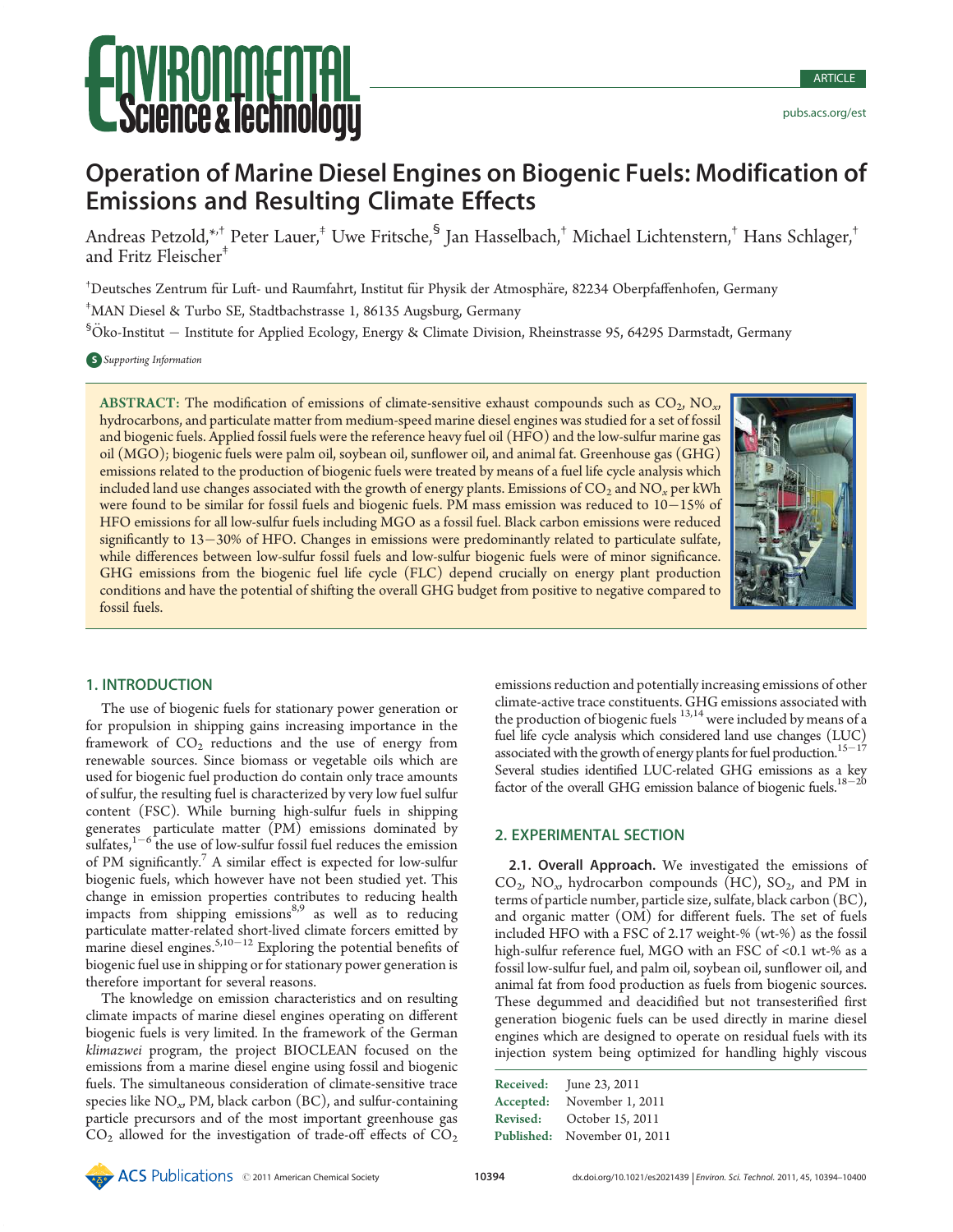#### Table 1. Fuels Used in BIOCLEAN Including Fuel Specific  $CO<sub>2</sub>$  Emissions

| fuel                 | properties                                                          | specific $CO2$ emission             |
|----------------------|---------------------------------------------------------------------|-------------------------------------|
| palm oil             | large availability on the global market, very good fuel properties, | 2.83 kg $CO2/kg$ fuel               |
|                      | critical production conditions                                      | $0.651 \text{ kg CO}_2/\text{kWh}$  |
| soybean oil          | potential technical problems from unsaturated fatty acids,          | 2.86 kg $CO2/kg$ fuel               |
|                      | energy plant production competes with food plant production         | $0.660 \text{ kg } CO_2/\text{kWh}$ |
| sunflower oil        | biogenic fuel from regional markets, only of regional interest      | 2.87 kg $CO2/kg$ fuel               |
|                      |                                                                     | $0.655$ kg $CO2/kWh$                |
| animal fat           | waste products from food production, only of regional interest      | 2.82 kg $CO2/kg$ fuel               |
|                      |                                                                     | $0.651 \text{ kg } CO_2/\text{kWh}$ |
| heavy fuel oil (HFO) | conventional reference fossil fuel                                  | 3.19 kg $CO2/kg$ fuel               |
|                      |                                                                     | $0.660 \text{ kg } CO_2/\text{kWh}$ |
| marine gas oil (MGO) | low-sulfur fossil fuel                                              | 3.195 kg $CO2/kg$ fuel              |
|                      |                                                                     | $0.639$ kg $CO2/kWh$                |

| fuel                                           | <b>HFO</b>               | <b>MGO</b>              | palm oil                 | animal fat           | soybean oil           | sunflower oil            |
|------------------------------------------------|--------------------------|-------------------------|--------------------------|----------------------|-----------------------|--------------------------|
| category<br>type                               | residual<br>RM grade     | distillate<br>DMA grade | biogenic<br>vegetable    | biogenic<br>animal   | biogenic<br>vegetable | biogenic<br>vegetable    |
| viscosity $\lceil$ mm <sup>2</sup> /s $\rceil$ | 719 @ 50 °C              | 2.6 @ 40 °C             | 29 @ 50 °C               | 31 @ 50 $^{\circ}$ C | 23 @ 50 $^{\circ}$ C  | 23 @ 50 $^{\circ}$ C     |
| density @ 15 °C [kg/m <sup>3</sup> ]           | 982                      | 838                     | 916                      | 914                  | 923                   | 924                      |
| hydrogen [weight-%]                            | 10.45                    | 12.72                   | 11.00                    | 11.20                | 11.20                 | 11.00                    |
| carbon [weight-%]                              | 86.94                    | 87.08                   | 77.30                    | 77.00                | 78.10                 | 78.30                    |
| sulfur [weight-%]                              | 2.17                     | < 0.1                   | $7.2$ ppm                | $2.8$ ppm            | < 0.1                 | $1.4$ ppm                |
| nitrogen $[weight-%]$                          | 0.42                     | < 0.1                   | $\overline{\phantom{a}}$ | $\sim$               | $\sim$                | $\overline{\phantom{a}}$ |
| oxygen [weight-%]                              | $\overline{\phantom{a}}$ | $\overline{a}$          | 11.50                    | 11.60                | 10.50                 | 10.50                    |
| ash [weight-%]                                 | 0.017                    | 0.0011                  | 0.0016                   | 0.0017               | < 0.001               | < 0.001                  |
| calorific value $[M]/kg$                       | 40.435                   | 42.966                  | 37.144                   | 37.292               | 37.264                | 37.268                   |

fuels. They cannot, however, be used in e.g. automotive diesel engines.

Table 1 summarizes the fuels including specific  $CO<sub>2</sub>$  emissions with respect to generated power in kWh and consumed fuel mass in kg. Properties and chemical composition of the fuels including FSC are compiled in Table 2. The main differences between fossil and biogenic fuels are related to the energy content per mass which is significantly higher for fossil fuels (HFO: 40.4 MJ kg  $^{-1}$ ; MGO: 43.0 MJ kg  $^{-1}$ ) than for biogenic fuels (average: 37.3 MJ kg  $^{-1}$ ) and to the resulting specific  $CO<sub>2</sub>$  emissions per kg of burned fuel.

One single-cylinder test engine with 400 kW power running on 750 rpm served as emission source. The externally charged engine of type 1L32/44 is characterized by a stroke of 440 mm, a bore of 320 mm, and a compression ratio of 16.2. The measurement of exhaust gas constituents was positioned downstream the exhaust gas receiver to compensate for pressure pulsation and pressure relief and before the exhaust gas exit to atmosphere. The measurement of exhaust gas components  $NO_{xy}$  HC, CO, CO<sub>2</sub>, and  $O_2$  was conducted according to ISO-8178 by chemiluminescence, flame ionization, nondispersive-infrared, and paramagnetic detection, respectively. PM mass emission measurement was performed with a partial flow dilution system according to ISO-8178.

For each fuel, an engine load sequence of 100%, 75%, 25%, 10%, and again 100% was investigated. Each run lasted for approx 1 h; the whole test sequence per fuel required one full day of operation. The test was completed by a 100%-load continuous

run which lasted for 100 h in order to investigate potential corrosive effects of the fuels.

2.2. Instrumentation. For our studies, a setup almost similar to the one from previous marine diesel engine emissions studies<sup>5</sup> was applied. The instrumentation used for the measurement of aerosol microphysical properties consisted of Condensation Particle Counters (CPC, TSI Models 3010/3760A, uncertainty  $\langle 5\% \rangle$  with lower cutoff diameters of 0.01  $\mu$ m, 0.03  $\mu$ m, and 0.08  $\mu$ m, one Differential Mobility Analyzer (DMA, TSI Model 3071) covering particle diameters  $(d_n)$  from 5 to 200 nm, one Optical Particle Counter (OPC, GRIMM Model 1.129) for the size range  $d_p >$ 250 nm, and one Multi-Angle Absorption Photometer (MAAP, Thermo Instruments Model 5012) for BC mass concentration measurement (BC measurement uncertainty 12%, conversion factor  $6.6\,\mathrm{m}^2/\mathrm{g}$  at a wavelength of 630 nm). Volatile and nonvolatile aerosol compounds were separated by a thermodenuder operating at 250  $^{\circ}$ C. Accuracy and reproducibility of the online instruments are reported in a recent method evaluation study for emission measurement techniques.<sup>21</sup> Since for marine diesel engines no reference method for PM measurement has been developed yet, PM measurement methods developed for gas turbines have been applied.

The exhaust gas samples for online aerosol microphysics measurements were diluted by a factor of 1000 for DMA, OPC, and MAAP and by an additional factor of 100 for CPC, using multiple isokinetic dilution stages (Palas Model VKL-10). Details on the setup are given in the Supporting Information (SI), see Figure SI1.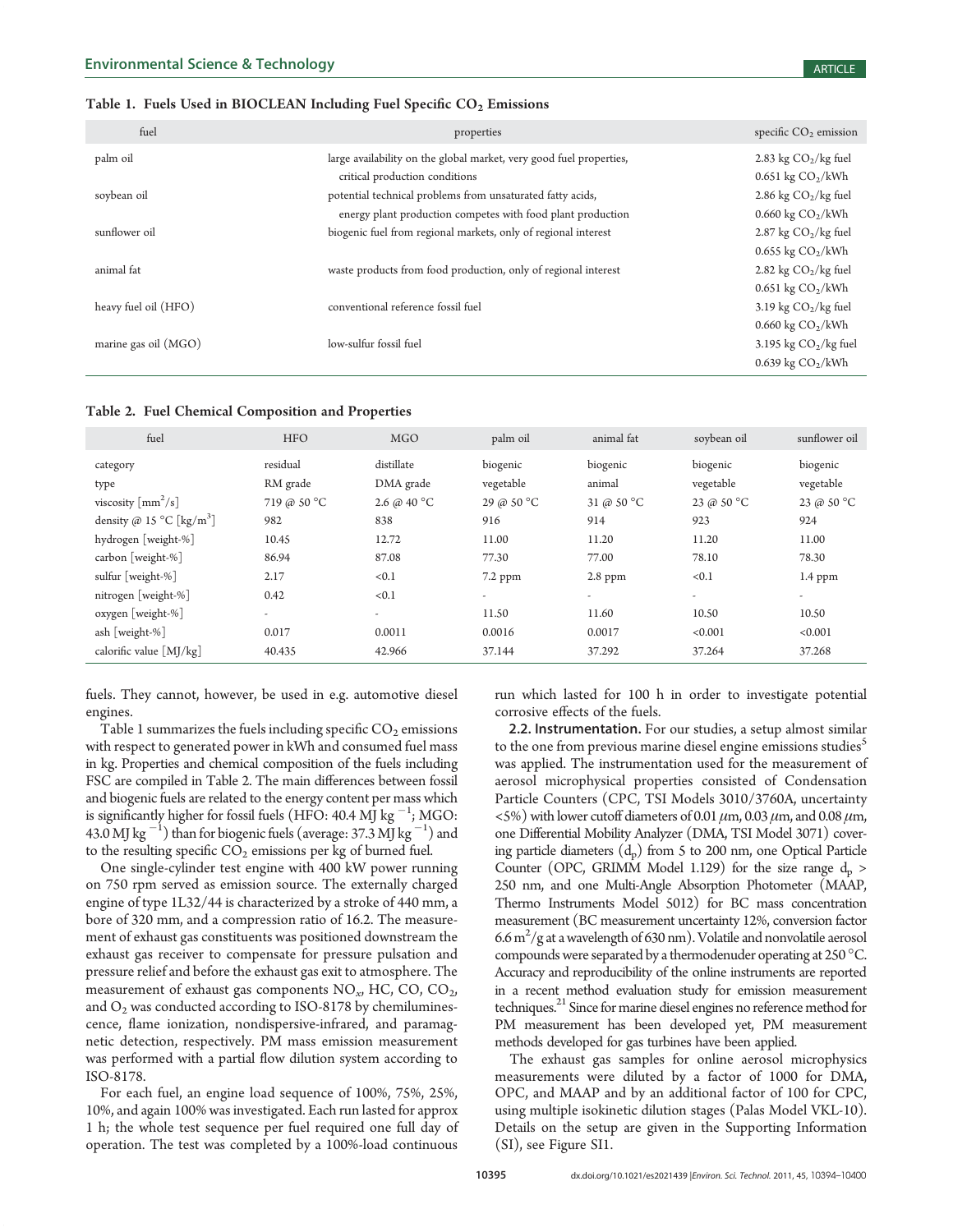#### Table 3. Emission Factors per kWh of Generated Power<sup>a</sup>

|            |            |            |            |      |                    |                                                                    |                                                                                                                                                                            |                |        |    |                |        | $10^{14}$    |       |            |  |  |
|------------|------------|------------|------------|------|--------------------|--------------------------------------------------------------------|----------------------------------------------------------------------------------------------------------------------------------------------------------------------------|----------------|--------|----|----------------|--------|--------------|-------|------------|--|--|
|            | $CO2$ , kg | $NO_{x}$ g | $SO_{x}$ g |      | $CO$ , $g$ HC, $g$ |                                                                    | $CH2O$ , g $PMdrv$ , mg                                                                                                                                                    | $SO_4$ , mg    | OM, mg |    | EC, mg Ash, mg | BC, mg | N total N nv |       | $f_{PF}^S$ |  |  |
| <b>HFO</b> |            |            |            |      |                    |                                                                    |                                                                                                                                                                            |                |        |    |                |        |              |       |            |  |  |
| 100%       | 0.675      | 14.12      | 9.13       | 0.20 | 0.072              | 0.013                                                              | 776                                                                                                                                                                        | 613            | 104    | 21 | 38             | 4.8    | 3.50         | 2.41  | 4.72       |  |  |
| 75%        | 0.679      | 15.33      | 9.17       | 0.19 | 0.083              | 0.007                                                              | 756                                                                                                                                                                        | 581            | 129    | 13 | 33             | 10.1   | 14.50        | 3.66  | 4.70       |  |  |
| 25%        | 0.898      | 17.45      | 11.67      | 0.70 | 0.095              | 0.008                                                              | 423                                                                                                                                                                        | 236            | 128    | 15 | 44             | 22.9   | 24.47        | 6.30  | 3.55       |  |  |
| 10%        | 1.69       | 26.09      | 23.3       | 2.37 | 0.29               | 0.026                                                              | 1009                                                                                                                                                                       | 447            | 375    | 94 | 93             | 126.0  | 47.56        | 12.00 | 1.89       |  |  |
| <b>MGO</b> |            |            |            |      |                    |                                                                    |                                                                                                                                                                            |                |        |    |                |        |              |       |            |  |  |
| 100%       | 0.632      | 12.81      | < 0.40     | 0.17 | 0.170              | N/A                                                                | 89                                                                                                                                                                         | 9              | 70     | 8  | 2              | 0.9    | N/A          | N/A   | 5.05       |  |  |
| 75%        | 0.639      | 14.65      | < 0.40     | 0.17 | 0.300              | N/A                                                                | 72                                                                                                                                                                         | 5              | 58     | 7  | $\mathfrak{2}$ | 1.3    | N/A          | N/A   | 5.00       |  |  |
| 25%        | 0.856      | 17.3       | < 0.54     | 0.64 | 0.660              | N/A                                                                | 87                                                                                                                                                                         | $\overline{4}$ | 68     | 12 | 3              | 4.3    | N/A          | N/A   | 3.73       |  |  |
| 10%        | 1.552      | 23.39      | < 0.97     | 2.67 | 2.030              | N/A                                                                | 301                                                                                                                                                                        | 8              | 226    | 62 | 5              | 32.5   | N/A          | N/A   | 2.06       |  |  |
| PO         |            |            |            |      |                    |                                                                    |                                                                                                                                                                            |                |        |    |                |        |              |       |            |  |  |
| 100%       | 0.651      | 12.95      | 0.003      | 0.19 | 0.047              | 0.019                                                              | 121                                                                                                                                                                        | 2              | 106    | 10 | 3              | 1.2    | 1.92         | 0.63  | 4.35       |  |  |
| 75%        | 0.652      | 14.38      | 0.003      | 0.15 | 0.037              | 0.011                                                              | 191                                                                                                                                                                        | 2              | 178    | 8  | 3              | 1.6    | 46.44        | 1.93  | 4.35       |  |  |
| 25%        | 0.864      | 18.68      | 0.004      | 0.45 | 0.090              | 0.018                                                              | 216                                                                                                                                                                        | 3              | 195    | 14 | $\overline{4}$ | 5.9    | 25.53        | 2.33  | 3.28       |  |  |
| 10%        | 1.563      | 25.7       | 0.008      | 1.57 | 0.340              | 0.050                                                              | 794                                                                                                                                                                        | $\overline{4}$ | 716    | 65 | 9              | 33.0   | 53.88        | 4.67  | 1.81       |  |  |
| $\bf AF$   |            |            |            |      |                    |                                                                    |                                                                                                                                                                            |                |        |    |                |        |              |       |            |  |  |
| 100%       | 0.651      | 12.71      | 0.001      | 0.12 | 0.050              | 0.015                                                              | 90                                                                                                                                                                         | $1\,$          | 78     | 8  | 3              | 1.1    | 1.95         | 1.34  | 4.34       |  |  |
| 75%        | 0.651      | 14.29      | 0.001      | 0.10 | 0.030              | 0.008                                                              | 169                                                                                                                                                                        | $\,1\,$        | 157    | 8  | 3              | 1.9    | 54.27        | 2.25  | 4.33       |  |  |
| 25%        | 0.846      | 16.91      | 0.002      | 0.38 | 0.065              | 0.012                                                              | 130                                                                                                                                                                        | 1              | 114    | 10 | 5              | 4.8    | 19.45        | 2.16  | 3.34       |  |  |
| 10%        | 1.503      | 23.71      | 0.003      | 1.37 | 0.265              | 0.034                                                              | 352                                                                                                                                                                        | 5              | 302    | 34 | 11             | 25.5   | 69.58        | 5.18  | 1.88       |  |  |
| <b>SBO</b> |            |            |            |      |                    |                                                                    |                                                                                                                                                                            |                |        |    |                |        |              |       |            |  |  |
| 100%       | 0.659      | 14.03      | < 0.46     | 0.14 | 0.045              | 0.015                                                              | 142                                                                                                                                                                        | $\overline{4}$ | 118    | 18 | 2              | 1.9    | 5.43         | 2.04  | 4.34       |  |  |
| 75%        | 0.662      | 15.33      | < 0.46     | 0.14 | 0.030              | 0.010                                                              | 126                                                                                                                                                                        | 2              | 107    | 15 | $\mathfrak{2}$ | 3.3    | 28.23        | 2.28  | 4.32       |  |  |
| 25%        | 0.864      | 18.63      | < 0.60     | 0.43 | 0.060              | 0.000                                                              | 188                                                                                                                                                                        | 3              | 160    | 22 | 3              | 6.8    | 25.59        | 2.08  | 3.31       |  |  |
| 10%        | 1.563      | 27.11      | < 1.09     | 1.50 | 0.260              | 0.000                                                              | 677                                                                                                                                                                        | $\overline{4}$ | 581    | 87 | 5              | 45.7   | 60.26        | 8.93  | 1.83       |  |  |
| <b>SFO</b> |            |            |            |      |                    |                                                                    |                                                                                                                                                                            |                |        |    |                |        |              |       |            |  |  |
| 100%       | 0.655      | 14.21      | 0.0006     | 0.14 | 0.043              | 0.014                                                              | 145                                                                                                                                                                        | 2              | 117    | 24 | 2              | 1.7    | 2.10         | 0.71  | 4.38       |  |  |
| 75%        | 0.669      | 16.03      | 0.0007     | 0.14 | 0.040              | 0.013                                                              | 188                                                                                                                                                                        | 5              | 162    | 19 | 2              | 1.8    | 33.81        | 1.04  | 4.29       |  |  |
| 25%        | 0.864      | 19.18      | 0.0008     | 0.42 | 0.080              | 0.013                                                              | 211                                                                                                                                                                        | $\mathbf{1}$   | 185    | 22 | 3              | 5.2    | 24.75        | 1.27  | 3.32       |  |  |
| 10%        | 1.523      | 27.35      | 0.0015     | 1.50 | 0.330              | 0.046                                                              | 919                                                                                                                                                                        | $\overline{4}$ | 833    | 77 | 5              | 23.9   | 65.59        | 3.02  | 1.88       |  |  |
|            |            |            |            |      |                    | (PO), animal fat (AF), soybean oil (SBO), and sunflower oil (SFO). | $\rm{^4}$ f <sub>PF</sub> is the conversion factor from emission per kWh to emission per kg of fuel; listed fuels are heavy fuel oil (HFO), marine gas oil (MGO), palm oil |                |        |    |                |        |              |       |            |  |  |

Filter stack samples were taken using an AVL 472 Smart Sampler modular dilution system (AVL, Graz Austria). Teflon filters (PALL T60A20) were analyzed gravimetrically for total mass according to ISO-8178. Preconditioned quartz fiber filters (Pallflex 2500 QAO) were analyzed for carbon species by multistep combustion and for sulfate by ion chromatography (5% measurement uncertainty). Multistep combustion analyzes organic carbon (OC) by sequentially heating the sample under helium to 620  $^{\circ}$ C. Subsequently, elemental carbon (EC) is analyzed by switching to oxygen and heating the sample to 700 °C (EC, OC measurement uncertainty 20%). Organic matter is calculated from OC by OM  $\cong$  $1.20 \times OC^{5,22}$  Detailed method descriptions and references for measurement uncertainties associated with the filter-based methods are given in ref 5.

Gas phase compounds were measured by IR absorption  $(CO_2)$ , chemiluminescence  $(NO_x)$ , flame ionization detector (total HC), and Hantzsch method  $(CH_2O)^{23}$  SO<sub>2</sub> was calculated from the fuel consumption and from the FSC. Fuel flow was measured by a Coriolis principle detector (Endress+Hauser Promass 63) located in the fuel supply and return line. The power output of the engine was measured by a calibrated AVL Zöllner water brake. Generally, all measurements and accuracy analyses were performed according to ISO-8178. Power-rated emissions with respect to kWh were converted into emissions per kg of used fuel based on the measured fuel flow.

#### 3. FUEL LIFE CYCLE ANALYSIS

The general idea of  $CO<sub>2</sub>$ -neutral biogenic fuels relies on the assumption that the  $CO<sub>2</sub>$  released during the combustion of biogenic fuels was previously extracted from the atmosphere during the growth of the energy plants. However, the production of biogenic fuels generates emissions of non- $CO<sub>2</sub>$  greenhouse gases  $(CH_4, N_2O)^{13}$  by crop growing, fertilization, and processing and of  $CO<sub>2</sub>$  from fossil fuel use during fuel production, fertilizer production, and transport.<sup>14</sup> Assessing the GHG budget of biogenic fuels requires not only the consideration of the conventional fuel life cycle but also the additional GHG emissions caused by a modification of land use (LUC = land use change).<sup>15,18-20</sup> Including all relevant sources of GHG emissions during biogenic fuel production and use is an indispensable prerequisite for an integrated assessment of climate impacts of biogenic fuels.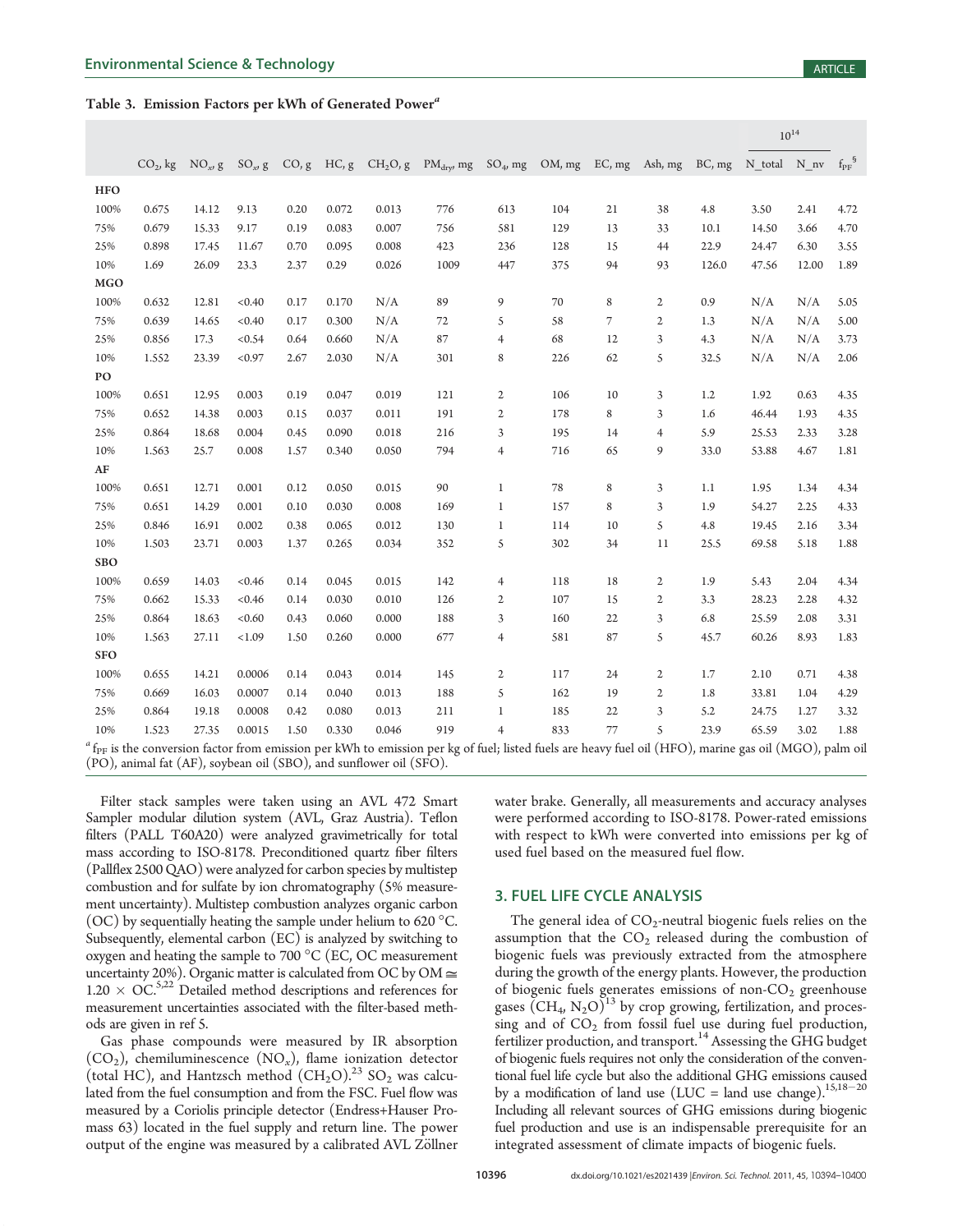In our study, the model GEMIS (Global Emissions Model for Integrated Systems; http://www.gemis.de) of Öko-Institut was applied. $2^{4-27}$  The key data to describe the fossil (reference) and biogenic life cycle were taken from earlier work<sup>24,25,27</sup> and updated with regard to data for marine fuels, and the possible future use of tar-sand based synthetic crude oil (syncrude) as an alternative feedstock for fossil-based HFO and diesel. We used the global warming potential from ref 28 and assumed a time horizon of 100 years for integration.

For biogenic fuels, GEMIS not only calculates the life cycles but also explicitly includes LUC-related GHG emissions of biomass cultivation systems. For this, emissions from both direct and indirect LUC are modeled using IPCC-based factors for GHG emissions resulting from direct LUC and the so-called "iLUC factor"<sup>29</sup> to represent potential emissions from indirect effects associated with displacement of previous land use.<sup>18</sup> As biogenic fuels represent a broad variety of options stemming from a multitude of bioenergy cultivation and conversion systems as well as from many different countries, the application of GEMIS selected a subset of life cycles relevant for BIOCLEAN fuels. For imported biofuels (soybean and palm oil), the future development of both the cultivation systems (yield increases, use of mulch to reduce N fertilizer) and feedstock processing (oil mill, especially auxiliary electricity needs and wastewater treatment) as well as international transports of the bioenergy carriers were taken into account in the life cycle modeling. The domestic production and processing of first generation liquid bioenergy carriers is already in a mature state and offers little options for improvement so that no major change in GHG emissions are foreseen.<sup>26,27</sup>

With regard to the reference fossil fuel energy carriers, the life cycles include future changes in production (lower flaring and venting rates, higher offshore shares) and processing (improved refining) as well as changes in the import structure representative for Europe.<sup>24</sup> With the expected medium-term depletion of conventional resources ("peak oil"), unconventional production options such as crude oil from tar sands and shales will become more relevant so that syncrude-based HFO and diesel was added to the analysis as a potential longer-term marginal fuel.

#### 4. RESULTS

4.1. Bulk Emission Properties. The set of investigated biogenic fuels demonstrated good combustion properties and did not cause significant increase in engine degradation and corrosion. The full set of measured emission factors is compiled in Table 3. For an engine load of 75% which is considered representative for cruising ship or for stationary power generation operation, the emissions relative to HFO per kWh of generated power are shown in Figure 1. Respective graphs for the other investigated engine loads are given in the SI.

Emissions of core gaseous species  $CO<sub>2</sub>$ , CO, and  $NO<sub>x</sub>$  do not vary significantly between fossil high-sulfur fuel HFO and lowsulfur fossil and biogenic fuels. A similar result is reported in ref 7 for a comparison of HFO and MGO. Emissions of gaseous hydrocarbon compounds relative to HFO are significantly increased for MGO by a factor of 2.4 (100% load) to 7.0 (10% load), while respective emissions for biogenic fuels are similar to HFO (10% load) or reduced at most to 40% (75% load). This increase in HC emissions for MGO may be linked to the measurement method, because for MGO exhaust the FID sensor detects all HC in the gas phase while for HFO, some of the hydrocarbons



Figure 1. Emissions of gaseous (top row) and particulate (bottom row) compounds per kWh of generated power relative to heavy fuel oil (HFO) as the fossil sulfur-rich reference fuel for investigated fuels marine gas oil (MGO) and biogenic fuels at 75% engine load; used abbreviations for particulate matter compounds are explained in the text.

appear in the condensed phase. Formaldehyde  $(CH_2O)$  emissions are slightly enhanced by 26-50% for biogenic fuels while for MGO no data are available.

When using low-sulfur fuels (MGO, biogenic fuels), the emissions of particulate matter (PM) by mass is strongly reduced compared to HFO. This effect is of similar magnitude for all lowsulfur fuels of either fossil or biogenic origin. The reduction in PM mass emissions can be attributed primarily to the reduction in sulfate emissions, but also BC emissions are significantly lower. For all investigated fuels including HFO, emissions of PM and BC are strongest at low loading and decrease with higher loading.

Considering all investigated engine load conditions, PM emissions relative to HFO are reduced to 6-25% for MGO and to 6-60% for biogenic fuels. Reductions in BC relative emissions vary from 13% to 30% with MGO showing the strongest reduction to 13%, while soybean oil was found to emit significantly higher BC than the other low-sulfur fuels.

Despite PM emissions by mass are reduced when using lowsulfur fuels, emissions by number are significantly increased by a factor of 2 to four for biogenic fuels. In contrast, emissions of nonvolatile PM by number which are dominated by carbonaceous combustion particles are reduced similar to the reduction in BC mass emission. These two effects are connected since formation of new particles in the exhaust by nucleation/condensation is favored by the absence of the larger BC agglomerates (see next section) which may act as a sink for condensable gases.

PM emitted from biogenic fuels is composed almost entirely of carbonaceous matter like OM and EC; see Figure 2 for a comparison of relative chemical compositions for fuels HFO, palm oil, and animal fat. Sulfate and sulfate-associated water (see ref 5 for discussion) which dominate PM from HFO do not contribute to PM from biogenic fuels. Respective data on particle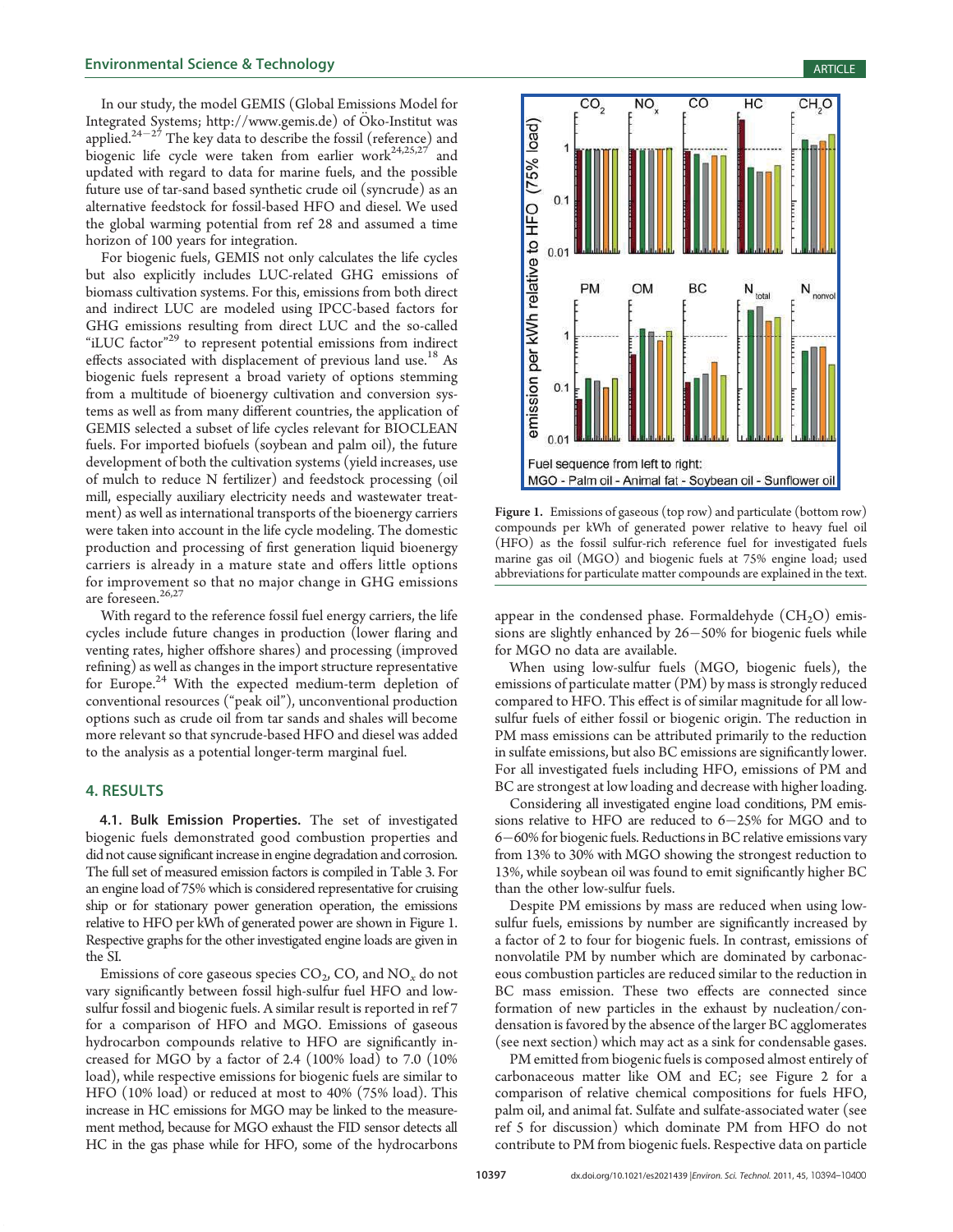mass and number emissions for MGO are not available from this study but can be taken from ref 7.

4.2. Particle Size Distribution. Particle size distributions were measured from 5 nm to 1  $\mu$ m in diameter for all fuels with the exception of MGO. Figure 3 shows particle number size distributions measured at engine loads of 10% and 100% for HFO as fossil reference fuel and palm oil as the biogenic fuel showing best combustion properties of all investigated fuels. Solid lines in Figure 3 represent fits of 4-modal log-normal distributions to the measured data. Respective modal parameters are summarized in



Figure 2. Fractional chemical composition of particulate matter emitted from a large diesel engine operating on fossil sulfur-rich heavy fuel oil (HFO) and on biogenic low-sulfur fuels palm oil and animal fat.



Figure 3. Particle number size distribution at 10% load (a) and 100% load (b) for HFO as the reference fuel and for palm oil representing biogenic fuels; particle size spectra were measured by DMA ( $d_p = 5 -$ 200 nm) and by OPC  $(d_p > 250 \text{ nm})$  instruments, and solid lines represent 4-modal log-normal size distributions fitted to the data.

Table 4. In the SI, additional data are shown in Figure SI4 which demonstrate the good reproducibility of size distribution measurements for the fuels under investigation.

Both exhaust aerosols are characterized by a strong nucleation particle mode (Mode 1) in the size range  $d_p < 10$  nm. For palm oil, Mode 2 is centered at  $d_g = 13$  nm, while the respective mode for HFO is centered at  $d_g = 25 - 27$  nm. This mode likely contains primary BC particles. At 100% load the size distribution of HFO exhaust aerosol features a pronounced peak at  $d_{\sigma} = 55$  nm, while the size spectrum for biogenic fuels shows Mode 3 at  $d_{\sigma} = 85$  nm. In this particular size range, Mode 3 is reduced in number density by up to 2 orders of magnitude at 100% load and still by a factor of 2 at 10% load. Modes 3 and 4 are assumed to be made up of BC agglomerates.

The reduced soot particle mode coincides with a strong reduction in BC mass emission and in emissions of nonvolatile PM by number for biogenic fuels. The increased emission of total PM by number (see Figure 1) is mirrored in the exceedance of particle size spectra for biogenic fuels compared to HFO particularly for nucleation mode particles with  $d_p < 20$  nm. Emissions of BC mass and particle number provide a consistent picture of the modification of PM emissions from marine diesel engines when switching from HFO to low-sulfur fuels of biogenic origin.

4.3. Fuel Life Cycle Analysis. The results of the fuel life cycle analysis including direct and indirect land use change are shown in Figure 4 in terms of emissions of  $CO<sub>2</sub>$  equivalents per kg of burned fuel. Respective data are given in Table SI1. Besides HFO, MGO, and biogenic fuels palm oil and soybean oil, Figure 4 also contains information on fossil fuels produced from oil sand (syncrude). For fossil fuels,  $CO<sub>2</sub>$  emissions per kg of fuel are enhanced by 15% compared to emissions during fuel burn if fuel life cycle effects are included in the emission budget. This value increases to 60% for syncrude. The  $CO<sub>2</sub>$  emission per kg of HFO including fuel life cycle effects is considered the reference case for our assessment.

Neglecting LUC effects, both soybean oil and palm oil show a positive  $CO<sub>2</sub>$  balance with respect to the reference HFO fuel life cycle analysis  $CO<sub>2</sub>$  emission value. Even if existing farmland is converted to energy plant production and indirect LUC is neglected, the balance compared to HFO is still positive. As soon as natural habitats such as savannah or tropical rainforest are converted to farmland, the overall  $CO<sub>2</sub>$  budget becomes clearly negative. If palm oil or soybean oil is produced on farmland with no associated LUC, a significant overall reduction in  $CO<sub>2</sub>$  emissions can be achieved. Producing palm oil on former tropical rainforest area or soybean oil on former savannah area increases overall  $CO<sub>2</sub>$ emissions by a factor of 2 compared to HFO use. Data for all investigated LUC are given in Table SI1.

The energy use for extraction and processing of syncrude and respective GHG emissions are significantly higher than for conventional crude oil,<sup>30</sup> while the downstream processing and direct emissions from the fossil energy carriers are similar to conventional

Table 4. Parameters of the 4-Modal Log-Norm Size Distributions

|                | Mode $#1$         |                   |                  |                     | Mode $#2$        |                  |                   | Mode $#3$  |                  |              | Mode #4         |                  |  |
|----------------|-------------------|-------------------|------------------|---------------------|------------------|------------------|-------------------|------------|------------------|--------------|-----------------|------------------|--|
| load, fuel     | $N, cm^{-3}$      | $d_{\sigma}$ , nm | $\sigma_{\rm g}$ | $N, cm^{-3}$        | $d_{\varrho}$ nm | $\sigma_{\rm g}$ | $N, cm^{-3}$      | $d_g$ , nm | $\sigma_{\rm g}$ | $N, cm^{-3}$ | $d_{\sigma}$ nm | $\sigma_{\rm o}$ |  |
| 10%, HFO       | $2 \times 10^8$   |                   | 1.55             | $2.5 \times 10^{6}$ | 27               | 1.67             | 3000              | 120        | 1.35             | 1.5          | 350             | 1.40             |  |
| 100%, HFO      | $5 \times 10^{7}$ | 6                 | 1.45             | $4 \times 10^5$     | 25               | 1.45             | $8.5 \times 10^5$ | 55         | 1.50             | 0.8          | 500             | 1.50             |  |
| 10%, palm oil  | $1 \times 10^8$   |                   | 1.50             | $1.7 \times 10^{7}$ | 13               | 1.68             | 3000              | 120        | 1.35             | 1.5          | 350             | 1.40             |  |
| 100%, palm oil | $5 \times 10^{7}$ | 6                 | 1.60             | $2.5 \times 10^{6}$ | 13               | 1.45             | 600               | 85         | 1.50             | 0.2          | 500             | 1.40             |  |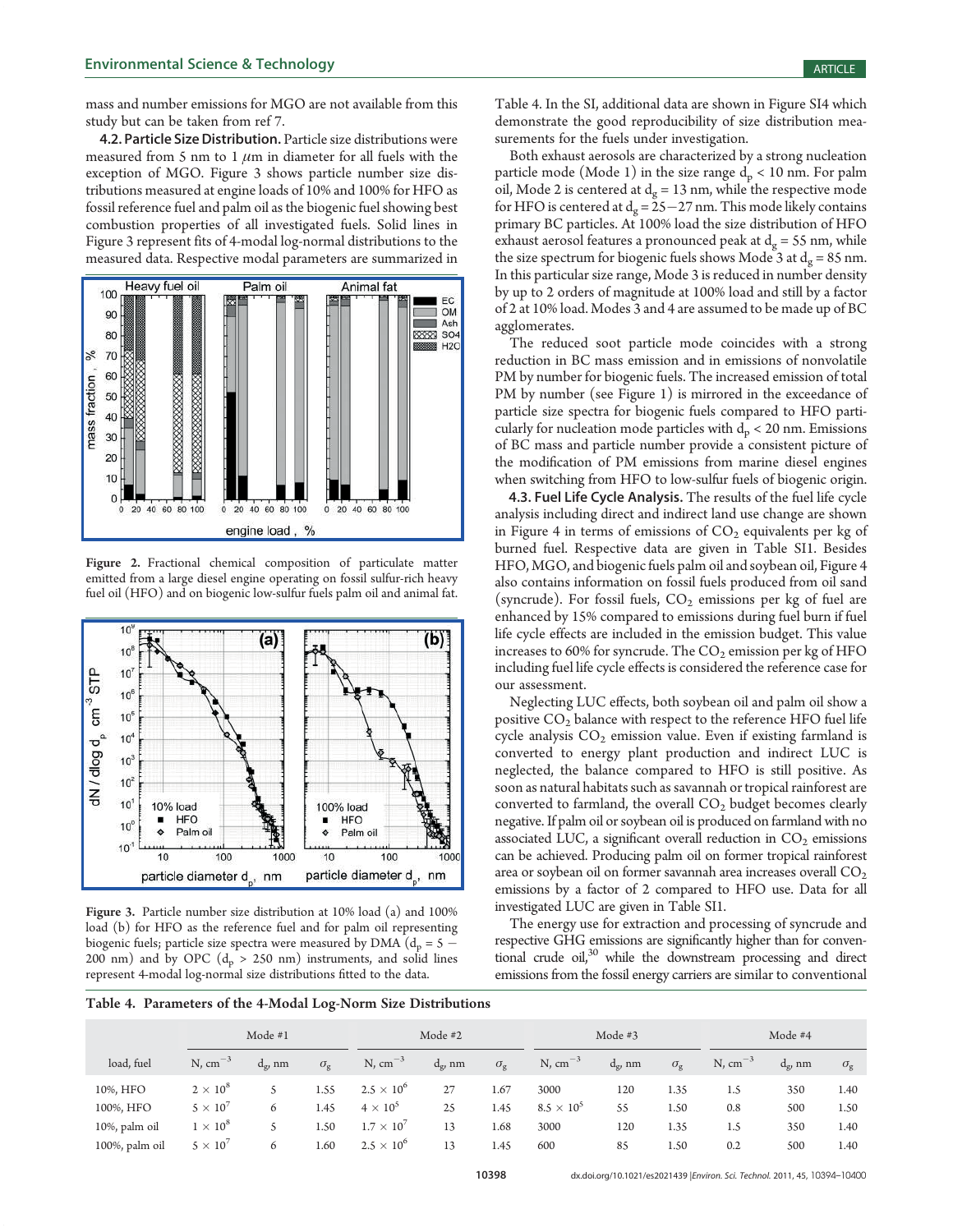

Figure 4. Greenhouse gas emissions in kg  $CO<sub>2</sub>$  per kg of burned fuel for HFO, MGO, soybean oil, and palm oil, calculated from a fuel life-cycle analysis (FLC) including direct and indirect land use change (LUC);  $CO<sub>2</sub>$  equivalents include non- $CO<sub>2</sub>$  emissions during fuel production from, e.g., fertilization. The dashed line represents the fossil fuel reference case HFO FLC.

HFO and diesel. With syncrude-based fossil fuels currently being marketed mainly in Australia, Canada, and the USA, it is yet unclear which role syncrudes will play in the longer term in European crude imports. The EU regulation on GHG intensities of transport fuels used in the  $EU^{31}$  requires a life cycle based net GHG reduction of all transport fuels of 7% by 2020, based on the 2010 emission levels. Canada as a key syncrude producer as well as smaller European producers especially in Estonia rigorously dispute the EU's power to restrict market access based on lifecycle GHG emissions, while environmental organizations call for a "ban" of syncrude. Thus, syncrude-based options should be seen as a sensitivity case indicating a possibly higher GHG intensity of future HFO and diesel in Europe, which in turn influences potential GHG benefits for biogenic fuels.

# 5. IMPLICATIONS

The aerosol indirect effect is the main pathway for the climate impact of PM emissions from shipping.<sup>10,11</sup> Since particulate sulfate forming from fuel sulfur is the main component causing humidity-related growth of combustion particles, $2.5$  almost sulfate-free particles emitted from low-sulfur fuels will not undergo any substantial humidity growth.<sup>5</sup> Their ability to form cloud droplets is reduced and related indirect effects on climate are small.<sup>1</sup> Hence, particularly indirect effects of emitted PM should be reduced significantly when substituting high-sulfur HFO with low-sulfur fuels. Model studies using our emission data find that the modification of aerosol climate effects is of similar magnitude for low-sulfur fossil (MGO) as for biogenic fuels. For all lowsulfur fuels, the indirect effects are reduced by a factor of 3 to a value of  $-100 \text{ mW m}^{-2.11}$ .

Assessing long-lived climate effects requires the consideration of fuel life cycle analysis. Our results suggest that waste products like animal fat show a positive GHG balance because no additional production of biomass is required. Their overall availability is very

limited so that this application appears useful only in local power production. Soybean oil and palm oil have a large potential for GHG reduction. Palm oil achieves highest reductions if the conversion of tropical rainforest for growing palm trees is avoided. Producing energy plants on farmland with no or limited potential LUC allows a significant reduction in GHG emissions. However, a certification of sustainable biogenic fuel production is crucially needed.

# **ASSOCIATED CONTENT**

Supporting Information. Figures SI1-SI4 and Table SI1. This material is available free of charge via the Internet at http://pubs.acs.org.

# **AUTHOR INFORMATION**

Corresponding Author \*E-mail: andreas.petzold@dlr.de.

#### **ACKNOWLEDGMENT**

The BIOCLEAN project was funded by the German Bundesministerium für Bildung und Forschung (BMBF) as part of the klimazwei program under contracts no. 01LS05014 and 01LS05015. The authors gratefully acknowledge the support of MAN Diesel & Turbo SE during the test rig studies. They are grateful to Andreas Minikin and Hans Rüba (DLR) for their valuable support during the measurements and to Veronika Eyring and Mattia Righi (DLR) during the preparation of the manuscript.

# **REFERENCES**

(1) Capaldo, K.; Corbett, J. J.; Kasibhatla, P.; Fischbeck, P.; Pandis, S. N. Effects of ship emissions on sulphur cycling and radiative climate forcing over the ocean. Nature 1999, 400, 743–746.

(2) Murphy, S. M.; Agrawal, H.; Sorooshian, A.; Padró, L. T.; Gates, H.; Hersey, S.; Welch, W. A.; Jung, H.; Miller, J. W.; Cocker, D. R., III et al. Comprehensive simultaneous shipboard and airborne characterization of exhaust from a modern container ship at sea. Environ. Sci. Technol. 2009, 43, 4626–4640.

(3) Moldanová, J.; Fridell, E.; Popovicheva, O.; Demirdjian, B.; Tishkova, V.; Faccinetto, A.; Focsa, C. Characterisation of particulate matter and gaseous emissions from a large ship diesel engine. Atmos. Environ. 2009, 43, 2632–2641.

(4) Lack, D. A.; Corbett, J. J.; Onasch, T.; Lerner, B.; Massoli, P.; Quinn, P. K.; Bates, T. S.; Covert, D. S.; Coffman, D.; Sierau, B. et al. Particulate emissions from commercial shipping: Chemical, physical, and optical properties. J. Geophys. Res. 2009, 114, doi:10.1029/2008JD011300.

(5) Petzold, A.; Weingartner, E.; Hasselbach, J.; Lauer, P.; Kurok, C.; Fleischer, F. Physical properties, chemical composition, and cloud forming potential of particulate emissions from a marine diesel engine at various load conditions. Environ. Sci. Technol. 2010, 44, 3800–3805.

(6) Agrawal, H.; Welch, W. A.; Henningsen, S.; Miller, J. W.; Cocker, D. R. Emissions from main propulsion engine on container ship at sea. J. Geophys. Res., [Atmos.] 2010, 115.

(7) Winnes, H.; Fridell, E. Particle Emissions from Ships: Dependence on Fuel Type. J. Air Waste Manage. Assoc. 2009, 59, 1391–1398.

(8) Winebrake, J. J.; Corbett, J. J.; Green, E. H.; Lauer, A.; Eyring, V. Mitigating the health impacts of pollution from oceangoing shipping: An assessment of low-sulfur fuel mandates. Environ. Sci. Technol. 2009, 43, 4776–4782.

(9) Corbett, J. J.; Winebrake, J. J.; Green, E. H.; Kasibhatla, P.; Eyring, V.; Lauer, A. Mortality from Ship Emissions: A Global Assessment. Environ. Sci. Technol. 2007, 41, 8512–8518.

(10) Lauer, A.; Eyring, V.; Hendricks, J.; Jöckel, P.; Lohmann, U. Global model simulations of the impact of ocean-going ships on